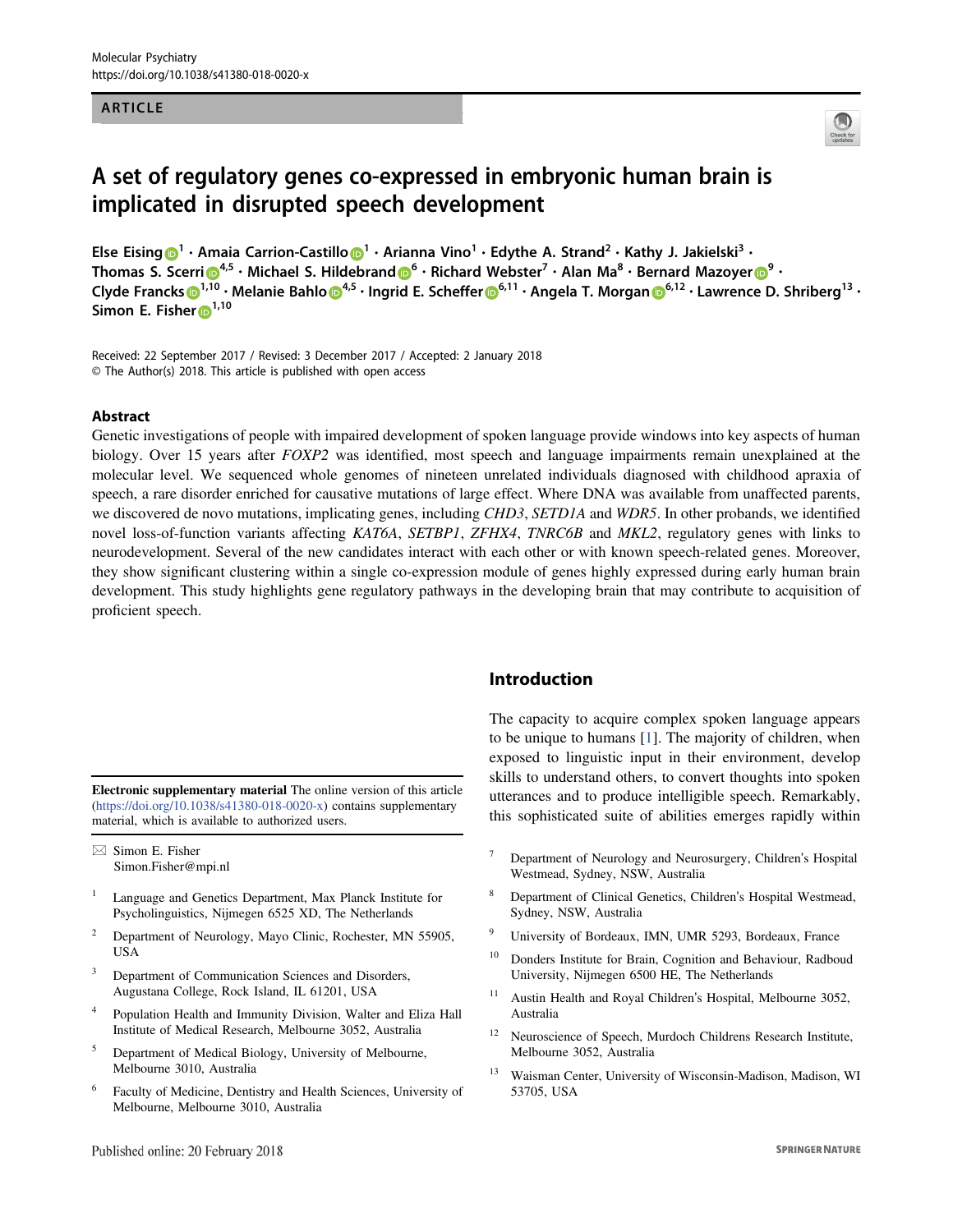the first few years of life without the need for formal teaching or special effort. Several complementary lines of biological research suggest that there are strong genetic underpinnings for such skills, ranging from evidence of significant heritability from twin and family studies to observations of gene associations in molecular studies of relevant traits [2]. Identification of the responsible genes not only sheds novel light on the pathways underlying the disorders, but can also greatly enhance our fundamental knowledge about the neurobiological mechanisms enabling humans to acquire language [3].

Most cases of developmental language impairments are likely to involve genetic complexity, resulting from the inheritance of multiple risk factors with small individual effect sizes [2]. Nonetheless, it has been established that disorders of speech and language sometimes occur in monogenic form. One relevant disorder that may be enriched for damaging gene variants of large effect size is childhood apraxia of speech (CAS), also known as developmental verbal dyspraxia. CAS is a rare severe developmental disorder characterized by difficulties with automatically and accurately sequencing speech sounds into syllables, syllables into words, and words into sentences with the correct prosody [4]. In CAS, it is thought that impairments in the neural planning and/or programming of spatiotemporal parameters of movement sequences result in errors in speech sound production and prosody. Diagnostic features of CAS include inconsistency in the types of speech errors that are made, and greater problems as the complexity and length of the utterance increase.

In 2001, studies of a large multigenerational pedigree named the KE family, along with an unrelated case with a chromosomal translocation, led to the discovery that disrupting one copy of the FOXP2 gene (on chromosome 7q31) is sufficient to cause CAS [5]. Multiple different cases of FOXP2 disruption have since been identified, including missense and nonsense mutations, insertion/ deletions and chromosomal rearrangements of various kinds; CAS is the most consistent phenotypic consequence in the affected people [2, 6]. More than 15 years after the identification of FOXP2, progress in identifying additional genetic risk factors has been slow, and mainly driven by studies of chromosomal rearrangements. For example, deletion of a ~600-kb region in human chromosomal band 16p11.2, encompassing >25 genes, significantly increases risk of CAS, amongst other phenotypic consequences [7]. The BCL11A and ERC1 genes have been found to be disrupted by deletions at 2p16.1 and 12p13.33, respectively in children with CAS or with broader problems that also involve intellectual disability, motor difficulties, developmental problems (for BCL11A deletions) and psychiatric manifestations (for *ERC1* deletions) [8, 9]. Recently, point mutations that disrupt BCL11A function have been

implicated in a neurodevelopmental syndrome that includes language delays, although a diagnosis of speech apraxia was not specifically reported in these cases [10]. Still, the majority of speech apraxia cases do not seem to carry causal mutations in *FOXP2*, *BCL11A* or *ERC1* [6, 11, 12].

The present study aimed to take advantage of cuttingedge genomic strategies to identify novel genes implicated in CAS, and thereby move the field significantly beyond FOXP2. In particular, we applied whole-genome sequencing (WGS) in 19 probands with a diagnosis of CAS, to identify single nucleotide variants (SNVs) and small insertions and deletions (indels) against a genome-wide background. Crucially, for half the WGS cohort of the present study (9 probands), we could also sequence the entire genomes of nuclear family members without CAS (both parents, and in one family a sibling as well), allowing us to directly pinpoint de novo variants, which are known to have an increased likelihood of being causal [13]. Moreover, given the established evidence that genes involved in speech and language disruptions cluster in related functional pathways [14, 15], we coupled our WGS findings to coexpression network analysis, identifying correlated expression patterns across developing human brain tissue samples. We further validated findings by comparison to WGS data from an independent set of healthy controls, analyzed using the same procedures as the CAS cohort. Our work uncovered a neural co-expression module of functionally-related genes, which brings together ERC1 and BCL11A with newly implicated candidate genes in CAS susceptibility, several of which have also been connected with neurodevelopment through studies of other disorders.

# Patients and Methods

## **Ethics**

The research in this study was approved by the appropriate review boards: the Social and Behavioral Sciences Institutional Review Board of the University of Wisconsin-Madison [Protocol 2013-0438], the Augustana College Institutional Review Board, and the Mayo Clinic Institutional Review Board [Protocol PR08-002372] (primary CAS cohort); the Melbourne Human Research Ethics Committee [project 27053] (Australian case); and the Basse-Normandie local ethics committee [reference CPP-2006-16] (control data set).

#### Participants

The primary data set comprised 19 probands who were ascertained based on a formal clinical diagnosis of CAS. Participants were recruited for a study of pediatric motor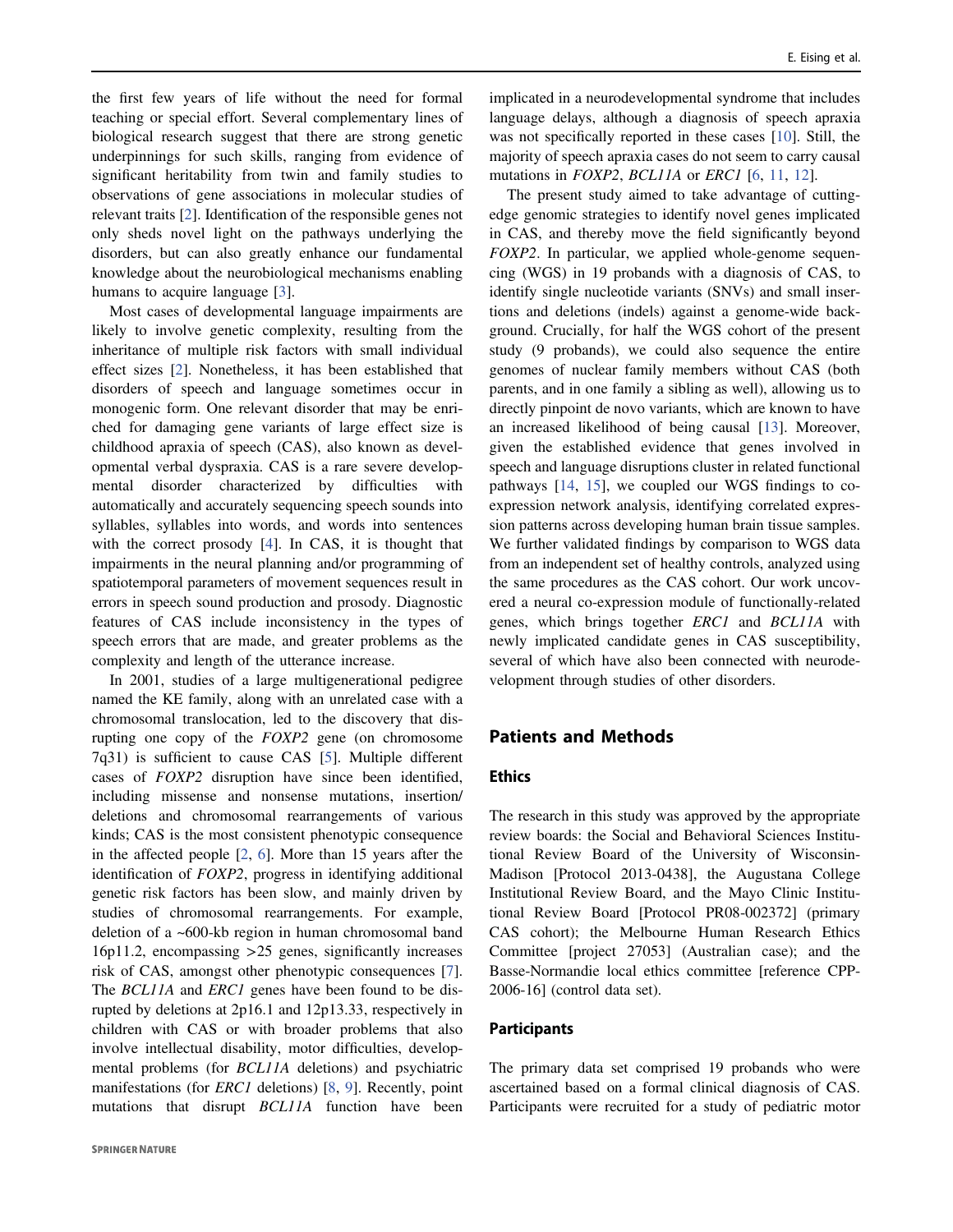speech disorders at two collaborative sites, as described previously [11, 12]. All probands were evaluated using the Madison Speech Assessment Protocol and the Speech Disorders Classification System to identify and classify speakers' speech status at assessment, including CAS (Supplementary Table 1) [16]. Medical genetic evaluations were not included in the assessment protocol. For 9 of the probands, 19 additional nuclear family members provided DNA samples for sequencing (i.e., unaffected parents for 9 children, plus one unaffected sibling). Blood samples were obtained from these 9 probands; blood and saliva samples (Oragene DNA OG-500 kit; DNA Genotek Inc., Kanata, Ontario, Canada) were obtained from the remaining 10 probands. All participants gave informed consent. The current study included 7 out of 10 probands from a previous WES-based study that primarily focused on known candidate genes, and 5 out of 12 probands previously studied using aCGH screening [11, 12]. However, neither of these prior studies included any analyses of parental/sibling DNA samples. Supplementary Table 2 summarizes the relationship with the two previously studied cohorts.

#### Whole-genome sequencing and variant calling

Novogene (Hong Kong) performed WGS of the CAS cohort using Illumina's HiSeq Xten technology, involving paired-end sequencing, with reads of 150 base pairs long and a library insert size of 350 base pairs. Clean raw reads made up 97% of the total reads and were mapped onto the human reference genome (hg19) using Burrows–Wheeler Aligner (BWA) [17]. BAM files were sorted using SAMtools [18] and PCR duplicated reads were marked using Picard. Re-alignment around indels (insertion/deletions) and base quality control recalibration was performed using Genome Analysis Toolkit Software (GATK v3.4) [19]. Genetic variants in the sequence data were called as recommended by GATK best practices. We performed Variant Quality Score Recalibration (VQSR) on the WGS data, excluding variants with a VQSR score over 99%.

Anonymized primary data are deposited at The Language Archive (TLA: https://corpus1.mpi.nl/), a public data archive hosted by the Max Planck Institute for Psycholinguistics. Data are stored at the TLA under the node ID: MPI2535402#, and accessible with a persistent identifier: https://hdl.handle.net/1839/BAC29352-0AF4-4A09-B946- F4AC4865A67E@view. Access can be granted upon request.

## Control data

WGS data of 22 unaffected unrelated individuals (12 female, 10 male), recruited as part of the BIL&GIN data set [20], were used as healthy controls to test for potential enrichment bias that might result from variant filtering procedures (see below). Informed consent was obtained from all participants. BGI (Hong Kong/Shenzhen) performed WGS on this data set using Illumina's HiSeq Xten technology, involving paired-end sequencing with reads of 150 base pairs long (8 samples) or 90 base pairs long (14 samples). The same pipeline as that applied to the CAS cohort (updated to GATK v3.5, VEP v88 and Gemini v20.0) was used for WGS data alignment and variant calling, annotation and filtering.

#### Structural variant calling

We used a combination of two algorithms for the detection of structural variants on the autosomes: BreakDancer [21]  $(v1.1.2)$  and BIC-seq2 [22]  $(v0.7.2)$ , using standard settings for both. BreakDancer bases its detection of structural variants on abnormal alignment of read pairs. BIC-seq2 bases its detection of structural variants on read depth. Structural variants detected by both BreakDancer and BICseq2 with a maximum two-fold size difference and maximal distance of 10 kb between predicted start or end sites were considered.

#### Variant annotation and filtering

Variant Effect Predictor [23] (v73) was used for annotation and Gemini [24] (v0.18.3) was used to select exonic variants in protein-coding genes from the data set. Variants located in known regions of genomic duplications, in regions with a sequencing depth below 10 reads and present in any of the unaffected nuclear family members were excluded. Variants were filtered further based on minor allele frequency (MAF), and expression of the gene in developing brain according to thresholds outlined below. In addition, in absence of information about de novo status, variants identified in the ten singleton probands for whom parental DNA was not available, were further filtered based on gene intolerance and predicted functional impact of the variant.

The threshold for MAF was  $5 \times 10^{-4}$  in 1000 genomes (1000G; phase 3) and the exome variant server (ESP; release ESP6500SI-V2) and a maximum tolerated allele count of 10 in the Exome Aggregation Consortium (ExAC; v0.3) database [25], based on a recent statistical framework that takes into account multiple factors, including disease prevalence, genetic heterogeneity, inheritance mode and penetrance [26].

Genes were considered intolerant based on a Residual Variation Intolerance Score (RVIS) <25 [27]. In addition, genes with loss-of-function (LoF) variants were considered if the probability of being LoF intolerant (pLi) was >0.9,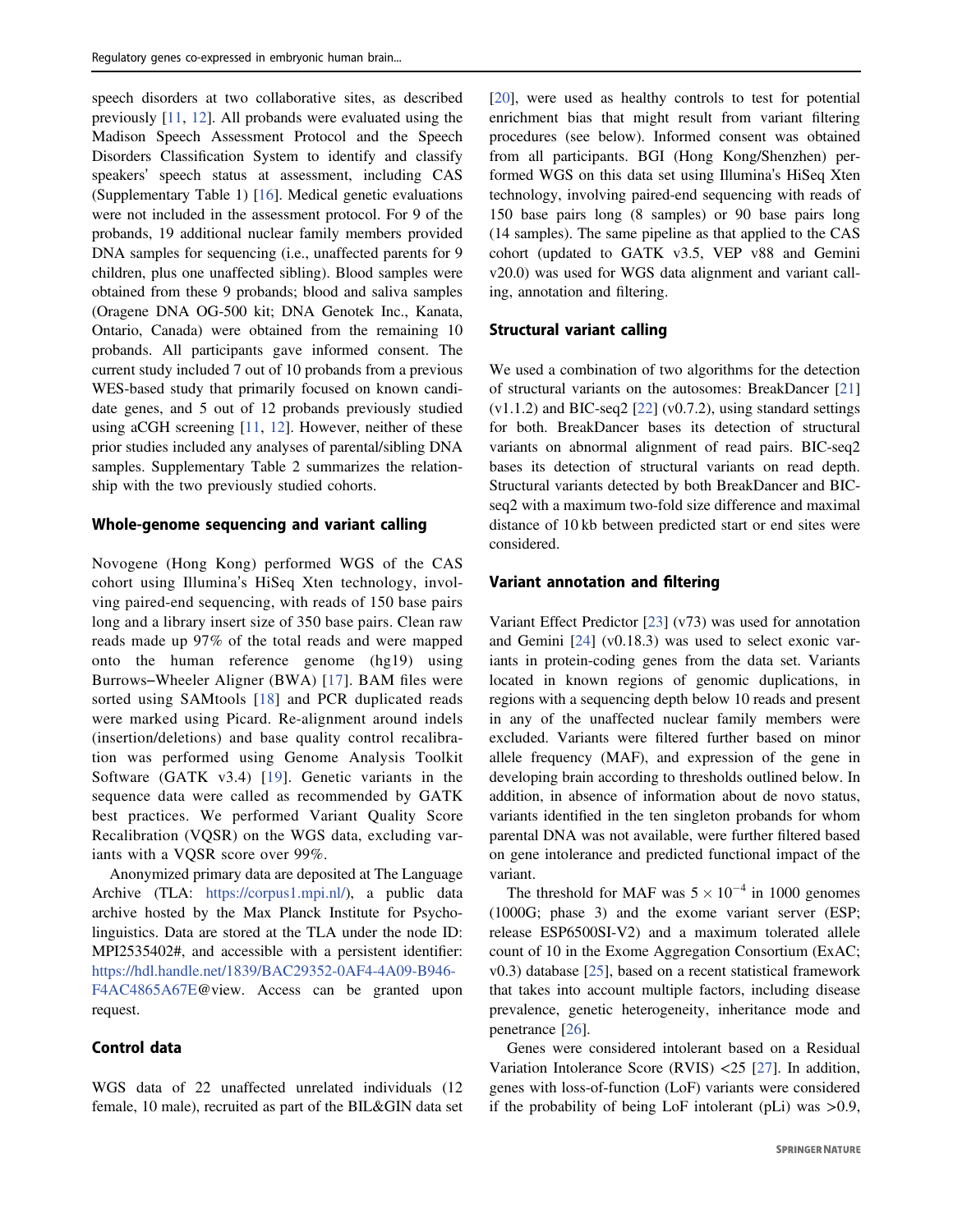and genes with missense variants were considered if the Zscore for missense constraint (MIS\_Z) was >3 [25]. Missense variants with GERP++ > 2, scaled CADD  $(v1.0) > 15$ and Polyphen and SIFT indicating a damaging effect were considered to have high impact.

As CAS is a neurodevelopmental disorder with early onset, only genes that are expressed in the developing human brain were included. Genes were considered expressed in the developing brain if transcripts were present in the developmental human RNA sequencing data set of Brainspan (http://www.brainspan.org/) in any brain tissue collected 8–24 weeks post conception, with  $>1$  fragments per kilobase of exon per million reads mapped (FPKM). Established candidate genes for involvement in CAS (FOXP2, BCL11A and ERC1) and other speech/languagerelated developmental disorders (ATP2C2, AUTS2, CMIP, CNTNAP2, CTNND2, DCDC2, DOCK4, DYX1C1, FOXP1, GRIN2A, KIAA0319, NFXL1, ROBO1, SETBP1 and SRPX2) [2] all passed this threshold.

### Variant interpretation

Phenotypes previously associated with similar variants occurring in the same gene were collected using searches in PubMed, the Online Mendelian Inheritance in Man (OMIM) database and the Human Gene Mutation Database (HGMD Professional, version 2016.3). Variants identified in the current WGS analysis were interpreted according to a five-tier system of classification for variants of Mendelian disorders into 1) pathogenic, 2) likely pathogenic, 3) uncertain significance, 4) likely benign and 5) benign variants [28].

All variants reported in the main manuscript were independently validated using Sanger sequencing.

#### Co-expression network

Brainspan RNA-sequencing data were used to construct a co-expression network. All cerebral brain samples from fetal, neonatal and infancy periods (8 weeks post conception up to 12 months of age) were included. A total of 224 samples collected from multiple regions of 23 human brains with high RNA quality  $(RIN > 9)$ , and 14,442 genes with high expression (≥1 FPKM in at least 2 samples), and variable expression between samples (>0 FPKM in at least 50% of samples and coefficient of variance >0.25) were included. Motivated by the prior literature on neural correlates of CAS, as well as knowledge of brain regions impacted by known CAS-related genes [29–34], the samples used for calculating the co-expression network included not only cortical regions but also subcortical structures (discussed further in "Results" section). Co-expression analysis was carried out using the weighted correlation

network analysis (WGCNA) R package [35]. A signed weighted adjacency matrix was calculated from the logtransformed gene expression data, using biweight midcorrelations to calculate co-expression similarity, and a soft thresholding power of 31, which was transformed into a topological overlap matrix. Modules were detected using the cutreeDynamic function of the WGCNA package, with hybrid tree cutting, and a minimal cluster size of 200 genes (settings method = hybrid, deepSplit = 2, minClusterSize  $= 200$ ). To summarize the expression pattern of the genes in a module, module Eigengenes are calculated as the first principal component.

## Gene set analysis

Enrichment of gene sets in co-expression modules was calculated using a two-sided Fisher exact test, followed by false discovery rate (FDR) correction for multiple-testing. For the enrichment analysis of the CAS candidate genes, we used a background set comprising the 2,143 genes of the genome that are intolerant to mutations and that are expressed in the developing brain, to compensate for the background enrichment pattern of intolerant genes in the network (Supplementary Fig. 1). In addition, we studied enrichment for lists of genes with de novo mutations in patients with intellectual disability (ID,  $n = 230$ ), autism spectrum disorder (ASD,  $n = 2,760$ ) and schizophrenia (*n*  $= 711$ ) [36]. The enrichment of these gene lists has previously been studied in a co-expression network based only on cortical tissues [37].

To functionally interpret modules, gene ontology (GO) term enrichments were performed in DAVID 6.8 [38]. The Functional Classification Tool of DAVID was applied to group identified GO terms with low clustering stringency. Bonferroni-corrected geometrical mean  $p$  values for each group of GO terms were reported.

## Results

## Whole-genome sequencing was used to discover gene variants

Whole-genome sequencing (WGS) with on average 32.1 times sequencing depth was carried out for 38 DNA samples from 19 probands with CAS and 19 nuclear family members (Supplementary Tables 1 and 2). Before considering a genome-wide view, we used the data to assess potential contributions of three genes implicated in CAS in prior published work: FOXP2, BCL11A and ERC1 [5, 8, 9], as well as the *FOXP2*-paralogue *FOXP1* that has been implicated in a broader speech-related neurodevelopmental phenotype [39]. Consistent with earlier limited studies of subsets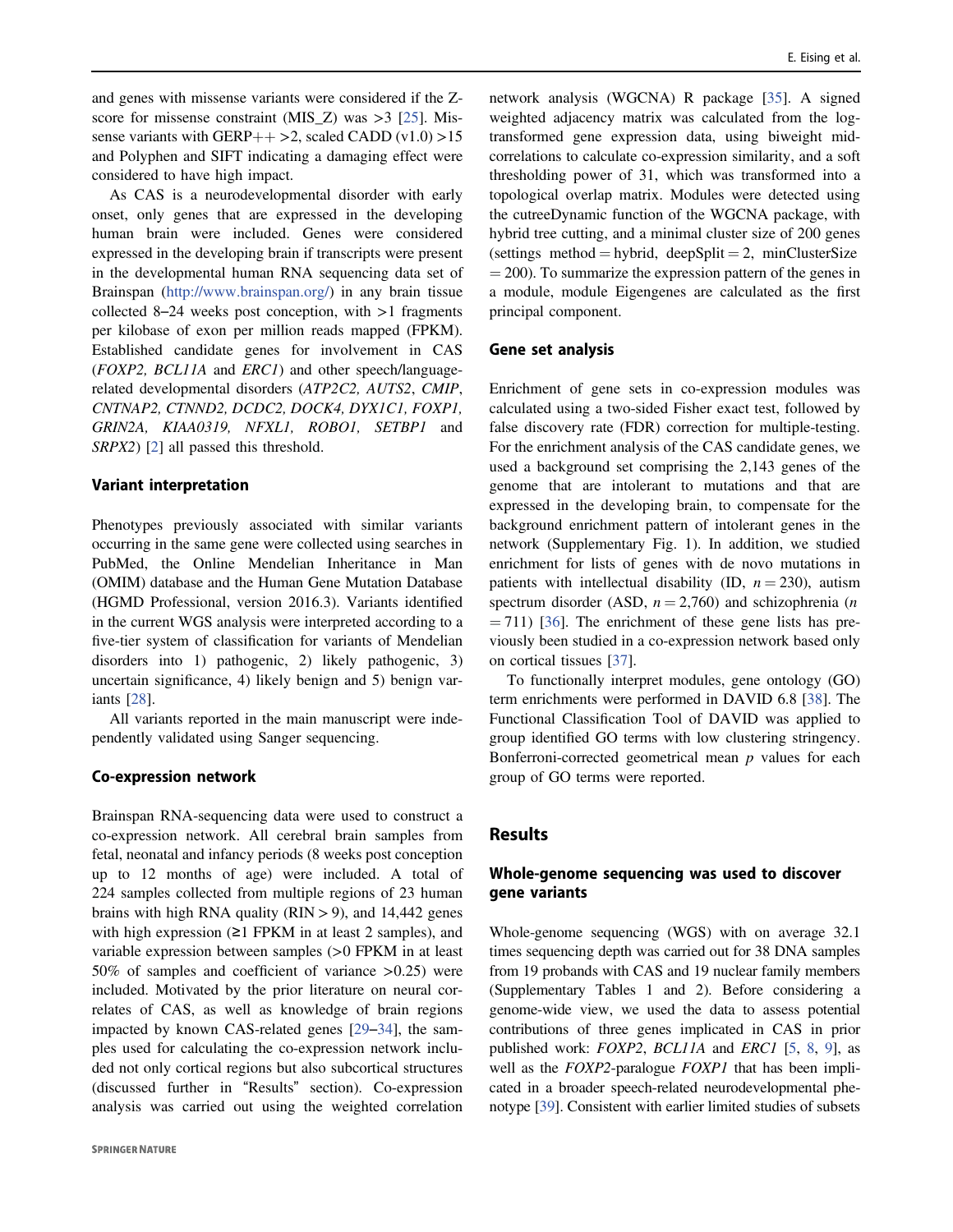of the present cohort, our analyses identi fied two rare missense variants: *FOXP1* (ENST00000318789, c.322A>G) p. I107T in proband 01 and FOXP2 (ENST00000408937, c.1864A >C) p.N622H in proband 11. However, we found that the FOXP1 variant was in fact inherited from the proband's unaffected mother, casting doubt on a causal role in CAS. Moreover, recent molecular and cellular assays of both variants indicate that they do not impact on the function of the encoded proteins [39 , 40]. We, therefore, classi fied both as variants of uncertain signi ficance. Thus, prominent CASrelated risk genes from the literature do not appear to account for the disorder in this WGS data set.

# De novo variants disrupt CHD3, SETD1A and WDR5 in probands with CAS

We next took advantage of the trio/quartet design of part of our WGS sample to search for novel genes that might be implicated in CAS, the first systematic application of the de novo paradigm for assessing any speech disorder. Filtering on minor allele frequency of the variant in public databases (1000G, ESP and ExAC), and expression of the gene in the developing brain, yielded nine non-synonymous exonic de novo variants (Table 1; Supplementary Table 3). All nine variants were successfully validated and con firmed as de novo by Sanger sequencing. In addition, a 1.86 Mb deletion at 2q31.1 (chr2:172,788,173-174,646,059) in proband 06, detected previously in this proband using aCGH [11], was independently detected in our WGS analyses and now shown to represent a de novo structural variant. The deletion affects multiple contiguous genes (HAT1, METAP1D, DLX1, DLX2, ITGA6, PDK1, RAPGEF4, ZAK and CDCA7). Mutations of these deleted genes have not been implicated in a neurodevelopmental disorder in prior work, although common variation at *DLX1* and *DLX2* has been associated with increased risk of ASD [41]. Of note, all other structural variants and SNVs previously reported in cases 01 –09 (Supplementary Table 2) [11 , 12] were also found in unaffected nuclear family members of the probands, revealing that those variants are unlikely to be causal for CAS.

In each of probands 01, 04 and 07, a single exonic de novo variant was identi fied (Fig. 1). Proband 01 carries a de novo missense variant (p.R1228W in ENST00000 380358; p.R1169W in ENST00000330494) in a key functional domain of CHD3, a chromatin remodeling factor. In proband 04, a de novo loss-of-function (LoF) variant (p. V553Wfs\*110) was found disturbing SETD1A, a histone methyltransferase. In proband 07, a de novo missense variant (p.T208M) was found in WDR5, within the WD40 repeat domain of the encoded protein. In each case, the respective variant was predicted to be pathogenic and there was strong independent evidence supporting causality from

| Proband Chr Base |   |                                                              | Gene             | Transcript                                                                        | DNA change      | Protein change                                                                                                                                                       | mpac       | RVIS <sup>a</sup> |   | MIS Z <sup>a</sup> | <b>GERP</b> <sup>b</sup> | CADD <sup>e</sup> | Polyphen <sup>d</sup> | $\Box$ assificatio |
|------------------|---|--------------------------------------------------------------|------------------|-----------------------------------------------------------------------------------|-----------------|----------------------------------------------------------------------------------------------------------------------------------------------------------------------|------------|-------------------|---|--------------------|--------------------------|-------------------|-----------------------|--------------------|
|                  |   | 7806599                                                      | CHD <sub>3</sub> | ENST00000380358                                                                   | 3682C > T       | <b>D.R1228W</b>                                                                                                                                                      | Missense   |                   | ≸ |                    |                          |                   | Æ                     | Pathogenic         |
|                  |   | 9221974                                                      | ANKRD12          | ENST00000262126                                                                   | .920C > G       | p.S307C                                                                                                                                                              | Vissense   |                   | ≸ |                    |                          |                   | £                     | SILM               |
|                  |   | 62594638                                                     | STX5             | ENST00000294179                                                                   | .412A > G       | p.I138V                                                                                                                                                              | Vissense   |                   | ≸ |                    |                          |                   | 윤                     | SUV                |
|                  |   | 607997                                                       | HCN <sub>2</sub> | ENST00000251287                                                                   | 1252C > G       | p.L418V                                                                                                                                                              | Vissense   |                   | ≸ |                    |                          |                   | $P_{OS}$              | SMA                |
|                  |   | 30976714                                                     | <b>RIDIA</b>     | ENST00000262519                                                                   | $:1652$ 1656dup | p.P553Wfs*110                                                                                                                                                        | Frameshift |                   |   |                    |                          | ≶                 | ≸                     | Pathogenic         |
|                  |   | 137017143                                                    | WDR5             | ENST00000358625                                                                   | 0.623C > T      | p.T208M                                                                                                                                                              | Missense   |                   | ≶ |                    |                          |                   | PosD                  | Pathogenic         |
|                  |   | 212792854                                                    | ATF3             | ENST00000366981                                                                   | c.503A > C      | p.N168T                                                                                                                                                              | Missense   |                   | ≸ |                    |                          |                   |                       | SUN                |
|                  |   | 144944141                                                    | EPPKI            | ENST00000525985                                                                   | 0.3281G>A       | p.S1094N                                                                                                                                                             | Vissense   |                   | ≶ |                    |                          |                   |                       | SILM               |
|                  | 5 | 63943544                                                     | <b>HERC1</b>     | ENST00000443617                                                                   | A5401A          | 0.S3485N                                                                                                                                                             | dissense   |                   | ≸ |                    |                          |                   |                       | SQA                |
|                  |   | Variants were classified according to recent guidelines [28] |                  |                                                                                   |                 | being loss-of-function intolerant, <i>MIS_Z Z</i> -score for missense constraint, <i>GERP</i> genomic evolutionary rate profiling, CADD combined annotation depender |            |                   |   |                    |                          |                   |                       |                    |
|                  |   |                                                              |                  | $Chr$ chromosome, RVIS residual variation intolerance score, $pLi$ probability of |                 |                                                                                                                                                                      | $-22$      |                   |   |                    |                          |                   |                       |                    |

Table 1 De novo exonic protein-altering variants in trios with CAS

Å

Table 1

novo exonic protein-altering variants in trios with CAS

depletion, Polyphen polymorphism phenotyping, sift: sorting intolerant from tolerant, NA not available or not applicable, VUS variant of uncertain significance of uncertain significance not applicable, VUS variant depletion, Polyphen polymorphism phenotyping, sift: sorting intolerant from tolerant, NA not available or

Plus-sign: score indicating intolerant gene, minus-sign: score indicating tolerant gene aPlus-sign: score indicating intolerant gene, minus-sign: score indicating tolerant gene

bPlus-sign: score indicating conserved base, minus-sign: score indicating not conserved base not conserved base indicating minus-sign: score base, indicating conserved Plus-sign: score tolerated variant cPlus-sign: score indicating intolerated variant, minus-sign: score indicating tolerated variant minus-sign: score indicating Plus-sign: score indicating intolerated variant,

<sup>4</sup>PrD: probably damaging, PosD: possibly damaging, B: benign dPrD: probably damaging, PosD: possibly damaging, B: benign

D: deleterious, T: tolerated eD: deleterious, T: tolerated

a–eScores on which classification is based can be found in Supplementary Table 3 "Scores on which classification is based can be found in Supplementary Table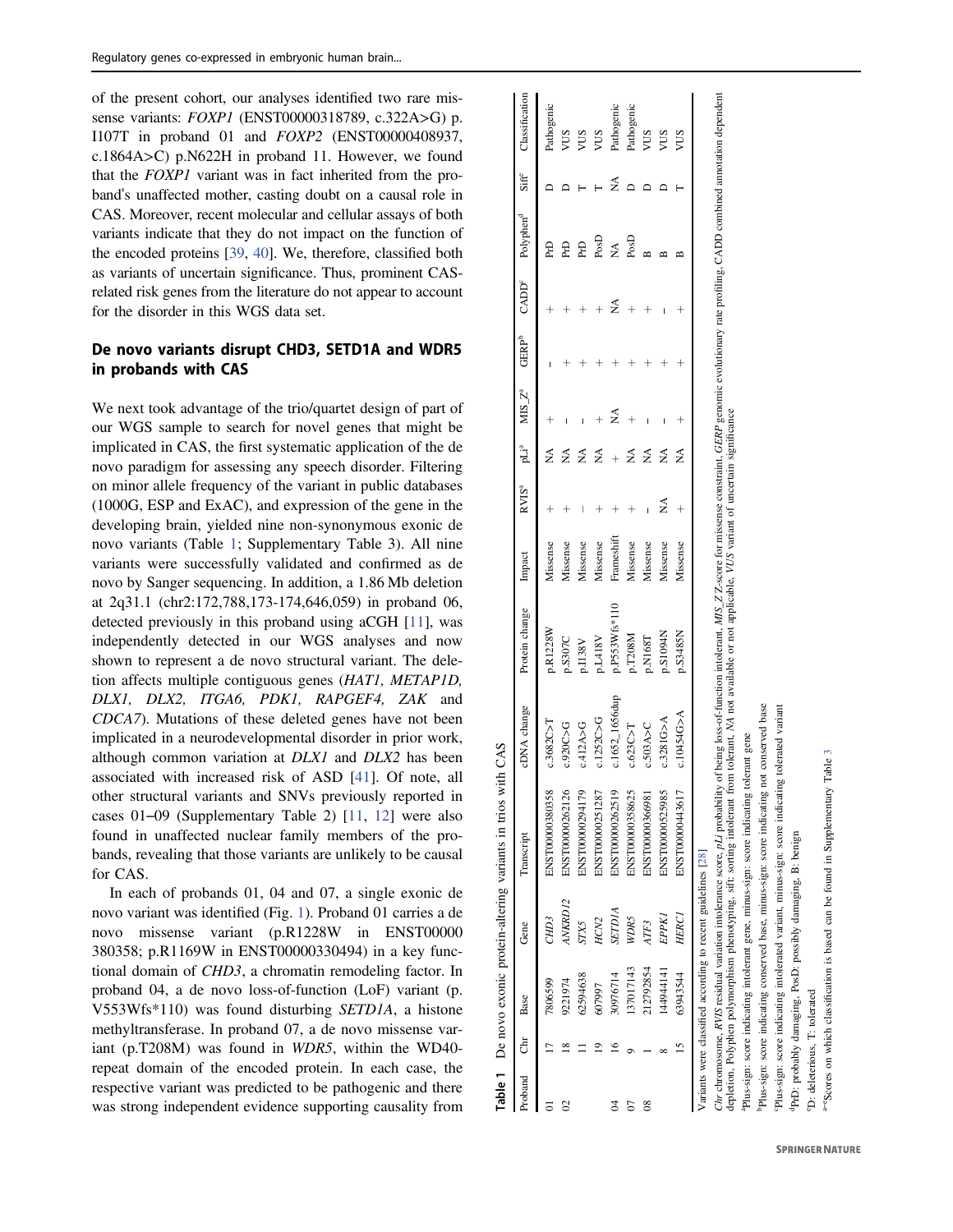

Fig. 1 De novo pathogenic variants in CHD3, SETD1A and WDR5. a Sanger validation of de novo pathogenic variants in family 01, 04 and 07. b Conservation of the mutated amino acids across species. Blue boxes mark the mutated amino acid. The blue line indicates the site of the duplication. c Schematic representation of CHD3 (ENST00000380358) organization, with CHD C- and N-terminal domains in black, plant homeodomain (PHD) zinc finger domains in blue, chromatin organization modifier (CHROMO) domains in green, DEAD-like helicases superfamily (DEXDc) domain in yellow, a helicase superfamily c-terminal (HELICc) domain in red and two

prior studies of the gene in question. Following our discovery of the CHD3 variant in proband 01, de novo variants disrupting this gene have now been pinpointed in 34 other cases worldwide, with a variable neurodevelopmental disorder in which impaired speech and language is one of the phenotypic features (L. Snijders Blok, personal communication). In addition, LoF variants in SETD1A have been associated with neurodevelopmental disorders that include schizophrenia, ID and speech/language delays [42]. Lack of symptoms indicating developmental delay or a psychiatric disorder suggests that proband 04, who carries the SETD1A frameshift, has a mild form of SETD1A-associated disorder. Lastly, WDR5 and SETD1A have close functional domains of unknown function (DUF) in gray. Blue line indicates site of the p.R1228W variant. d Schematic representation of SETD1A (ENST00000262519) protein, with an RNA recognition motif (RRM) in red, a complex proteins associated with Set1p (COMPASS) component N (N-SET) domain in yellow, a Su(var)3–9, Enhancer-of-zeste, Trithorax (SET) domain in green and a post-SET domain in blue. Blue line indicates site of the frameshift, and the blue shaded area indicates the deleted part of the protein. e Schematic representation of WDR5 (ENST00000358625), with WD40 repeats in green. Blue line indicates site of the p.T208M variant

connections, since the proteins they encode belong to the same protein complex that confers histone-3 lysine-4 methylation [43]. For probands 02 and 08, three de novo variants were identified in each case (Table 1), all classified as variants of unknown significance.

# Loss-of-function variants in CAS implicate known neurodevelopmental genes

We went on to study the genomes of the 10 singleton probands for whom parental DNA was not available. On searching for variants in any of the nine genes already shown to carry de novo variants (Table 1), proband 15 had a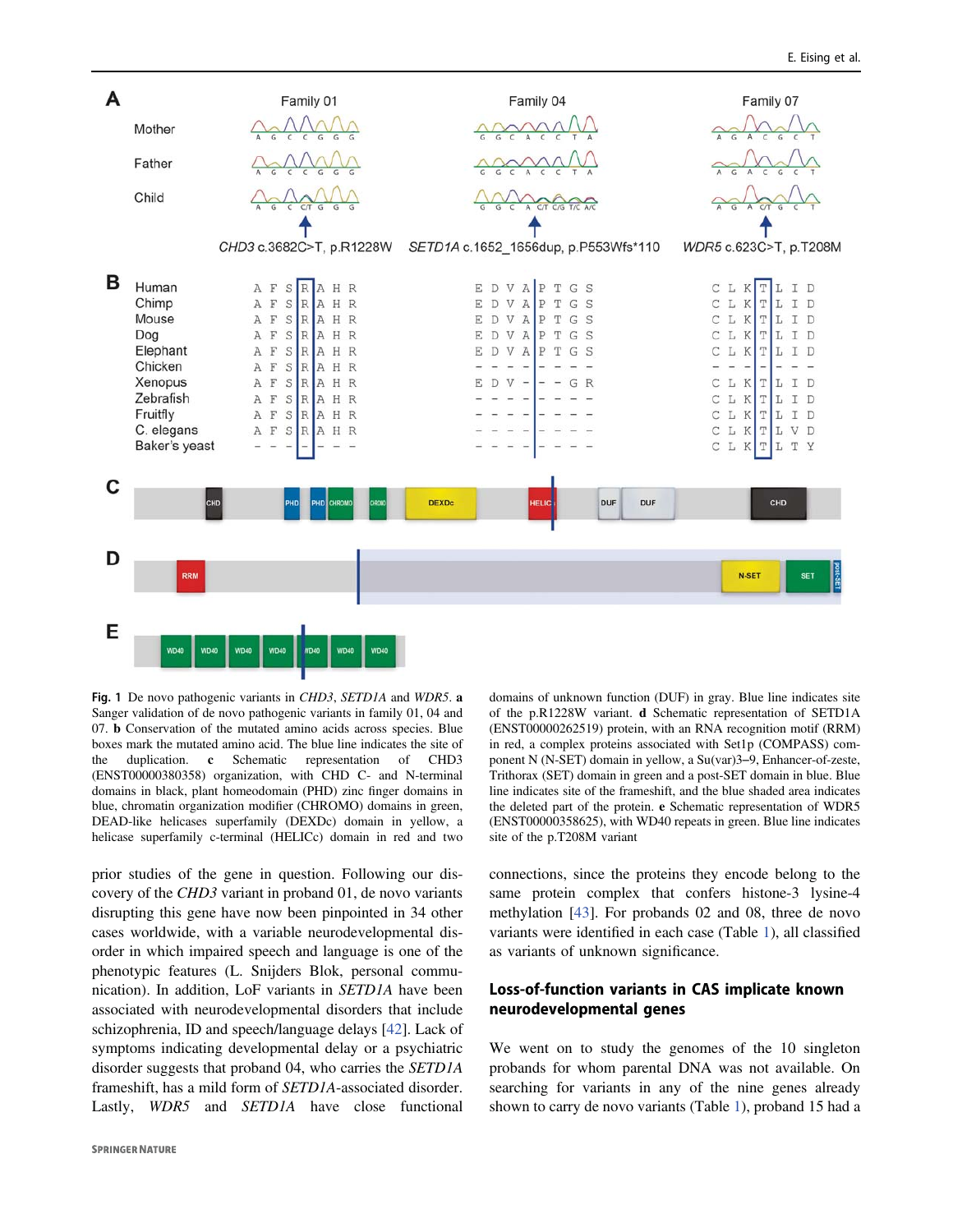missense variant in *HERC1* (c.2932-2933GA>TC, p. E978S). HERC1 is associated with a recessive type of ID [44], but it is unknown whether heterozygous variants could lead to CAS.

Broadening to a genome-wide view, strict filtering criteria based on minor allele frequency, gene intolerance and expression of the gene in developing brain were applied to obtain only the most likely causal variants. A total of seven LoF variants in five probands were identified (Table 2). Interestingly, four of these LoF variants disrupted genes previously implicated in neurodevelopmental disorders:  $KAT6A$  (c.1599-56 1621del in proband 10), SETBP1 (c.1781del, p.P594Lfs\*36 in proband 13), TNRC6B (c.2040G >A, p.W680\* in proband 15) and ZFHX4 (c.3646- 1G >A in proband 14) [45 –48]. These four mutations were therefore considered pathogenic. LoF variants in KAT6A are associated with severe speech delay, ID, hypotonia and facial dysmorphism [45]. To our knowledge, proband 10 of the present study represents the first case of a KAT6A LoF variant that only yields a speech phenotype, in absence of global developmental delay. Recurrent de novo LoF mutations were recently identified in TNRC6B in children with ASD in a large cohort of over 2,500 families [47], while deletions of ZFHX4 have been associated with ID and speci fic facial features [48]. The neurodevelopmental features of proband 13 (CAS, intellectual deficits and motor delay) overlap with the clinical picture associated with SETBP1 haploinsufficiency in previous reports [46]. In this proband, as well as the frameshift in SETBP1, another two LoF variants were present (in OPA1 and RAP1GAP), but considered of less signi ficance for CAS, given prior literature on SETBP1 dysfunction and speech/language phenotypes. Lastly, proband 18 carries a splice acceptor variant in MKL2. A recent large-scale targeted sequencing study of ~300 brain-related genes in ASD identi fied rare variants of MKL2, but the relevance of these for the disorder was uncertain [49]. Based on the functional consequence of the MKL2 variant observed in proband 18 and the gene intolerance, we considered this variant as likely pathogenic.

A putative causal role for the multiple LoF mutations that we identi fied in the CAS cohort is further illustrated by comparison to WGS data from an independent control cohort of unaffected individuals, filtered in an identical manner (see "Patients and Methods " section). In these 22 unaffected controls, three putative LoF variants were identified in intolerant genes, none of which involved a gene previously identi fied as causal for a neurodevelopmental disorder (Supplementary Table 4).

Moreover, in independent exome sequencing of clinically-de fined speech disorders, we identi fied an unrelated Australian case of CAS, together with oral apraxia, dysarthria, moderate ID, seizures and motor impairments, with a de novo LoF mutation disrupting *SETBP1*. This child

| Proband Chr Base |                |                    | Gene | Transcript                                                   | cDNA change             | Protein change Impact |                            |               |         | RVIS pLI Phenotype previously associated with LoF Classification                                                                                                         |                      |
|------------------|----------------|--------------------|------|--------------------------------------------------------------|-------------------------|-----------------------|----------------------------|---------------|---------|--------------------------------------------------------------------------------------------------------------------------------------------------------------------------|----------------------|
|                  | ∝              | 41806856 KAT6A     |      | ENST00000265713                                              | 56_1621del<br>$c.1599-$ | p.?                   | Splice acceptor<br>variant |               |         | hypotonia, specific facial features [45]<br>1.00 Developmental delay, language delay,                                                                                    | Pathogenic           |
|                  | $\frac{8}{18}$ | 42531084 SETBPI    |      | ENST00000282030                                              | c.1781del               | p.P594Lfs*36          | Frameshift                 |               |         | 1.00 Developmental delay and language delay Pathogenic<br>46                                                                                                             |                      |
|                  |                | 193380725 OPAI     |      | ENST00000361908                                              | c.2581C > T             | p.R861*               | Stop gained                | $\approx$     |         | 0.99 Dominant optic atrophy                                                                                                                                              | <b>NUS</b>           |
|                  |                |                    |      | 21923758 RAPIGAP ENST0000542643                              | $c.*35-1G>A$            | ρ.?                   | Splice acceptor<br>variant | $\frac{8}{2}$ | 0.97 NA |                                                                                                                                                                          | <b>NUS</b>           |
|                  |                | 77761747 ZFHX4     |      | ENST00000521891                                              | $c.3646 - 1G > A$       | p.?                   | Splice acceptor<br>variant |               |         | 1.00 Developmental delay and specific facial<br>features (gene deletions only) [48]                                                                                      | Pathogenic           |
|                  |                | 22 40662274 TNRC6B |      | ENST00000454349                                              | c.2040G>A               | p.W680*               | Stop gained                |               |         | 1.00 Autism spectrum disorder [47]                                                                                                                                       | Pathogenic           |
| ≊                |                | 16 14234400 MKL2   |      | ENST00000571589                                              | $c - 63 - 1G > C$       | p.?                   | Splice acceptor<br>variant |               | 1.00 NA |                                                                                                                                                                          | pathogenic<br>Likely |
|                  |                |                    |      | Variants were classified according to recent guidelines [28] |                         |                       |                            |               |         | Chr chromosome, RVIS residual variation intolerance score, pLi probability of being loss-of-function intolerant, NA not available, VUS variant of uncertain significance |                      |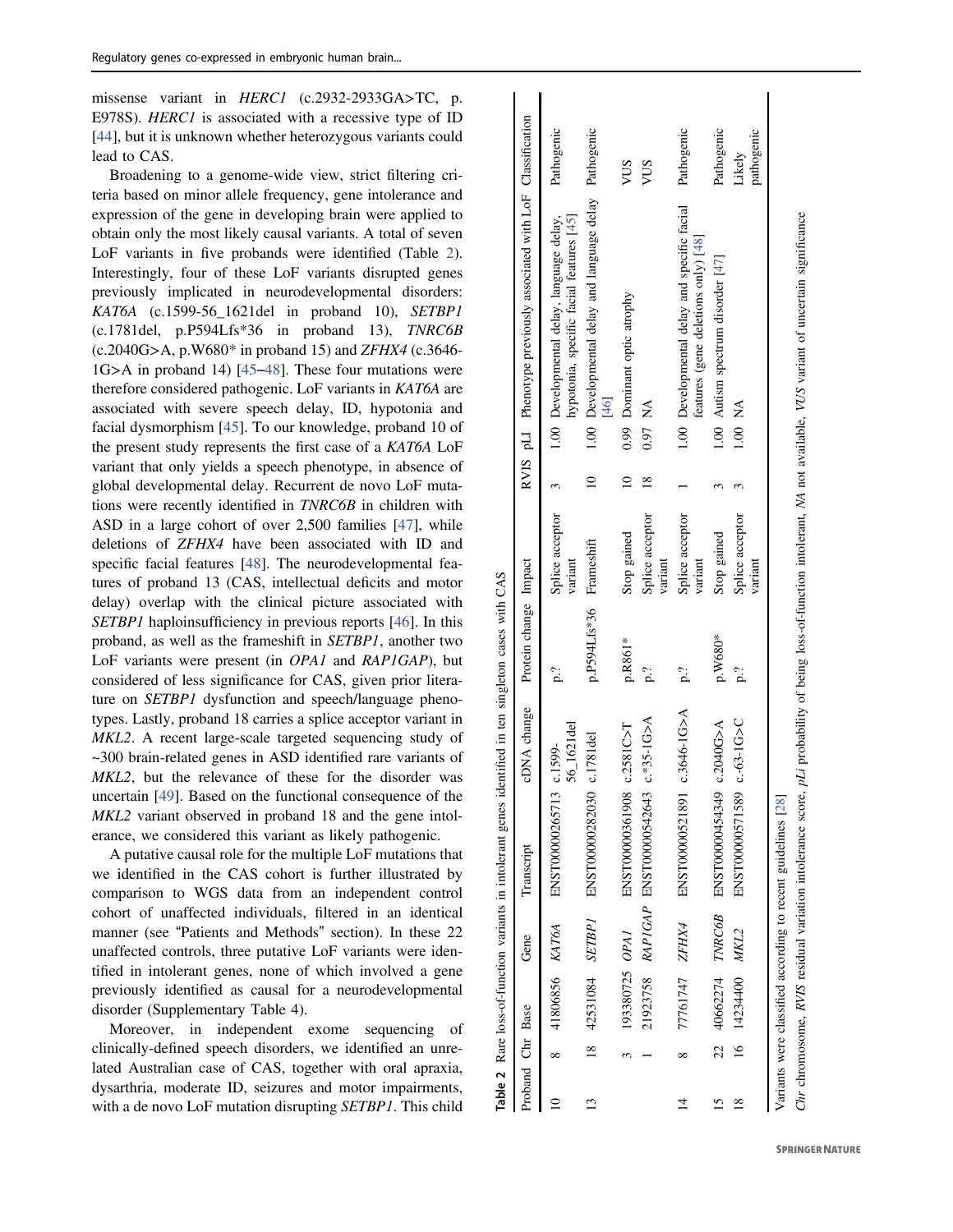carried a novel premature stop variant (c.C2665T, p. R889X) in SETBP1 that was not present in her unaffected parents.

We also assessed rare missense and in-frame indel variants in our singleton CAS probands, again strictly filtered based on minor allele frequency, gene intolerance, predicted impact of the variant, and expression of the gene in developing brain (see "Methods" section). A total of 21 (0–4 per sample) rare, predicted damaging missense variants in intolerant genes were found (Supplementary Table 5). Again, variants were found in genes previously implicated in neurodevelopmental disorders. In particular, proband 19 carried a p.D2155N  $(c.6463G>A)$  variant in *TRIO*, a gene which has been associated with ASD and ID [50], and proband 18 carried a deletion of five amino acids (c.1029\_1043del, p.Ala345\_Ala349del) in ARID1A, one of the causal genes for Coffin–Siris syndrome [51]. When we analyzed WGS data from the 22 unaffected individuals of the control cohort using the same filtering steps, 17 rare missense mutations in intolerant genes were identified, of which six lay in a gene previously identified as causal for a neurodevelopmental disorder (Supplementary Table 4). Therefore, in absence of segregation information and functional evidence, we considered all the missense variants of the singleton CAS probands as variants of uncertain significance.

541 structural variants were detected in the WGS data of the singleton CAS probands, of which only one disrupted exonic regions of an intolerant gene. This 127-kb deletion (chr7:16,693,649–16,821,881), found in proband 14, disrupts all but the first exon of BZW2 and the first five exons of TSPAN13. Neither gene has been associated with a neurodevelopmental disorder and no deletions of similar size at this location have been reported.

# A CAS-related co-expression module in developing brain tissue

Prior independent findings of protein-protein interactions between FOXP2 and CHD3 [52] and between SETD1A and WDR5 [43] imply that genes mutated in monogenic forms of CAS may belong to molecular networks with shared functionality. We formally tested this hypothesis with respect to the set of ten genes with strongest evidence for carrying causal variants in our whole-genome sequencing CAS analyses: *CHD3*, *SETD1A*, *WDR5*, KAT6A, SETBP1, ZFHX4, TNRC6B, MKL2, ARID1A and TRIO. These include the eight genes with a mutation that was classified as pathogenic or likely pathogenic, as well as the two genes that had a missense mutation and that were previously implicated in neurodevelopmental disorders.

An unbiased co-expression approach was taken to assess shared functionality. For this, we analyzed correlated

patterns in gene expression levels in RNA-sequencing data of 224 samples from multiple brain regions of 23 human brains collected from 8 weeks post conception up to 1 year. Subcortical samples were included a priori, contrasting with a previous developmental brain co-expression analysis that utilized only cortical samples [37]. The inclusion of subcortical regions was based on a growing appreciation in the literature of their importance for speech and language development, including the identification of altered subcortical structure and function in individuals with languagerelated disorders [29], especially in CAS [30, 31]. Indeed, established CAS-related genes such as FOXP2, BCL11A and ERC1 show high expression in subcortical tissues, and the effects of CAS mutations on basal ganglia function have been well documented [30–34].

A spatiotemporal co-expression network was calculated using weighted gene co-expression network analysis (WGCNA) [35] (Fig. 2a), yielding 16 co-expression modules, each comprising 265 to 1,365 genes. The genes that we had identified as potential risk factors in CAS were highly co-expressed in the developing human brain, with eight out of ten (all except ZFHX4 and MKL2) belonging to a single shared module (M3 module; Fisher's exact test:  $p = 1.09 \times 10^{-5}$ ; FDR-corrected  $p = 1.85 \times 10^{-4}$ ). This significant enrichment signal remained even if we excluded ARID1A and TRIO as genes with missense variants of uncertain significance (six out of eight genes belong to M3 module; FDR-corrected  $p = 4.96 \times 10^{-3}$ ). Remarkably, although FOXP2 could not be assigned to any module in this analysis, both BCL11A and ERC1 were found to be members of this same module shared by the new CAS candidate genes. Genes carrying de novo mutations in ID, ASD and schizophrenia showed evidence of enrichment in module M3 as well (Fig. 2b). Genes implicated in ASD showed similar evidence for enrichment in modules M9, M12 and M14, and genes implicated in ID were enriched in module M14. By contrast, no enrichment was found for genes with LoF and predicted damaging missense mutations in intolerant genes identified in our WGS control cohort.

Genes belonging to module M3 have high expression during early and mid-embryonic development in most brain regions, except for the mediodorsal nucleus of the thalamus, for which expression decreases during late fetal development and after birth (Fig. 3a, b). Analysis of biological pathways, using gene ontology terms, indicated that this CAS-related module is highly enriched for a number of classes, including genes involved in nucleic acid binding (726 genes, Bonferroni-corrected  $p = 7.05 \times 10^{-8}$ , which encompasses multiple transcription factors and genes involved in histone modification (400 genes, Bonferroni-corrected  $p = 1.12 \times 10$ −4 ) (Fig. 3c). This finding is consistent with prior studies that implicated molecular pathways related to neurodevelopment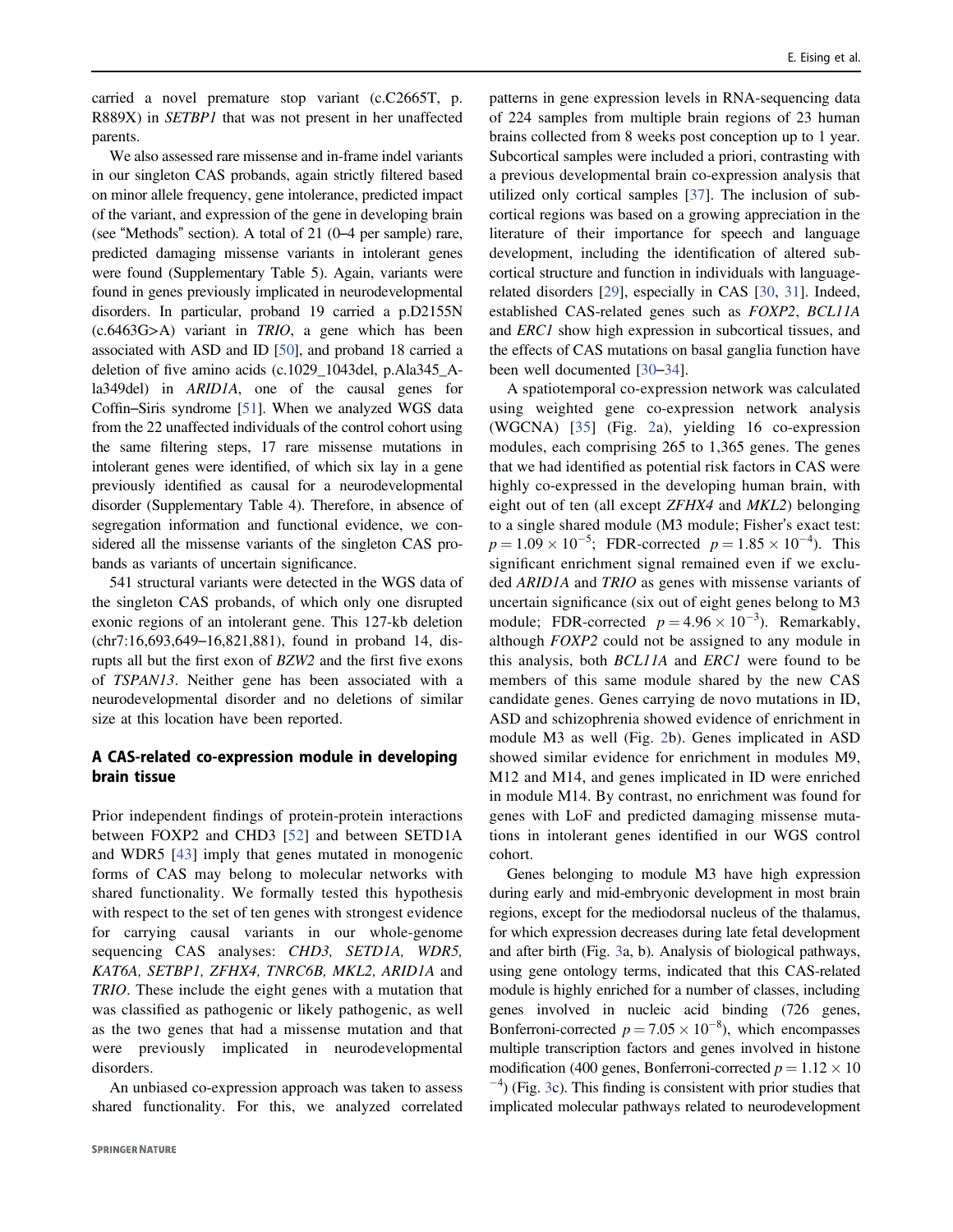

Fig. 2 Co-expression network analysis. a A co-expression network was calculated using gene expression data of brain samples collected between 8 weeks post conception up to 1 year of age from the cortex, hippocampus, amygdala, striatum and thalamus. A total of 16 modules were detected. Module 3 (indicated by black arrow) was highly enriched for the genes we implicated in CAS through whole-genome sequencing (CAS-WGS). b Enrichment of developmental disorder gene sets in the 16 modules. Gene sets included are the 10 genes

and plasticity in speech disorders [33, 53], as well as in other neurodevelopmental disorders [54, 55]. ASD/ID-related modules M9 and M12 are also enriched for genes involved in transcription regulation, while ID-related module M14 is enriched for genes encoding synaptic components (Supplementary Fig. 2).

## **Discussion**

Over a decade and a half since identifying a role for the FOXP2 gene in development of speech and language, we still have limited knowledge about other molecular factors that underlie these human capacities. Here we took advantage of advances in next-generation sequencing technologies as well as gene expression analyses of developing brain tissue, to reveal novel neurogenetic pathways implicated in speech development. Specifically, we applied whole-

implicated in CAS through WGS (CAS-WGS), and genes with de novo mutations in patients with the following (1) intellectual disability (ID,  $n = 230$ ), (2) autism spectrum disorder (ASD,  $n = 2760$ ), and (3) schizophrenia (SCZ,  $n = 711$ ). Significant enrichments with False discovery rate (FDR)-corrected  $p$  value < 0.05 and odds ratio (OR) >1 are shown. Colors indicate FDR-corrected  $p$  values for enrichment. Numbers show OR

genome sequencing to a cohort of 19 probands ascertained on the basis of a rare severe developmental speech disorder with a distinct diagnosis, CAS. Based on prior studies of this rare phenotype, we hypothesized that CAS would be enriched for monogenic causes, involving disruptive mutations of large effect. In support of this hypothesis, we found that seven cases carried variants that were classified as pathogenic (in CHD3, SETD1A, WDR5, KAT6A, SETBP1, TNRC6B and ZFHX4) and another case carried a variant that was classified as likely pathogenic (in MKL2). These results strongly contrast with other more common language-related disorders that do not involve CAS. For example, a recent exome sequencing study on 43 unrelated probands with specific language impairment identified only a few possibly pathogenic mutations, and mainly supported a more complex pattern of inheritance, in which affected individuals carry multiple risk factors of modest effect size [56].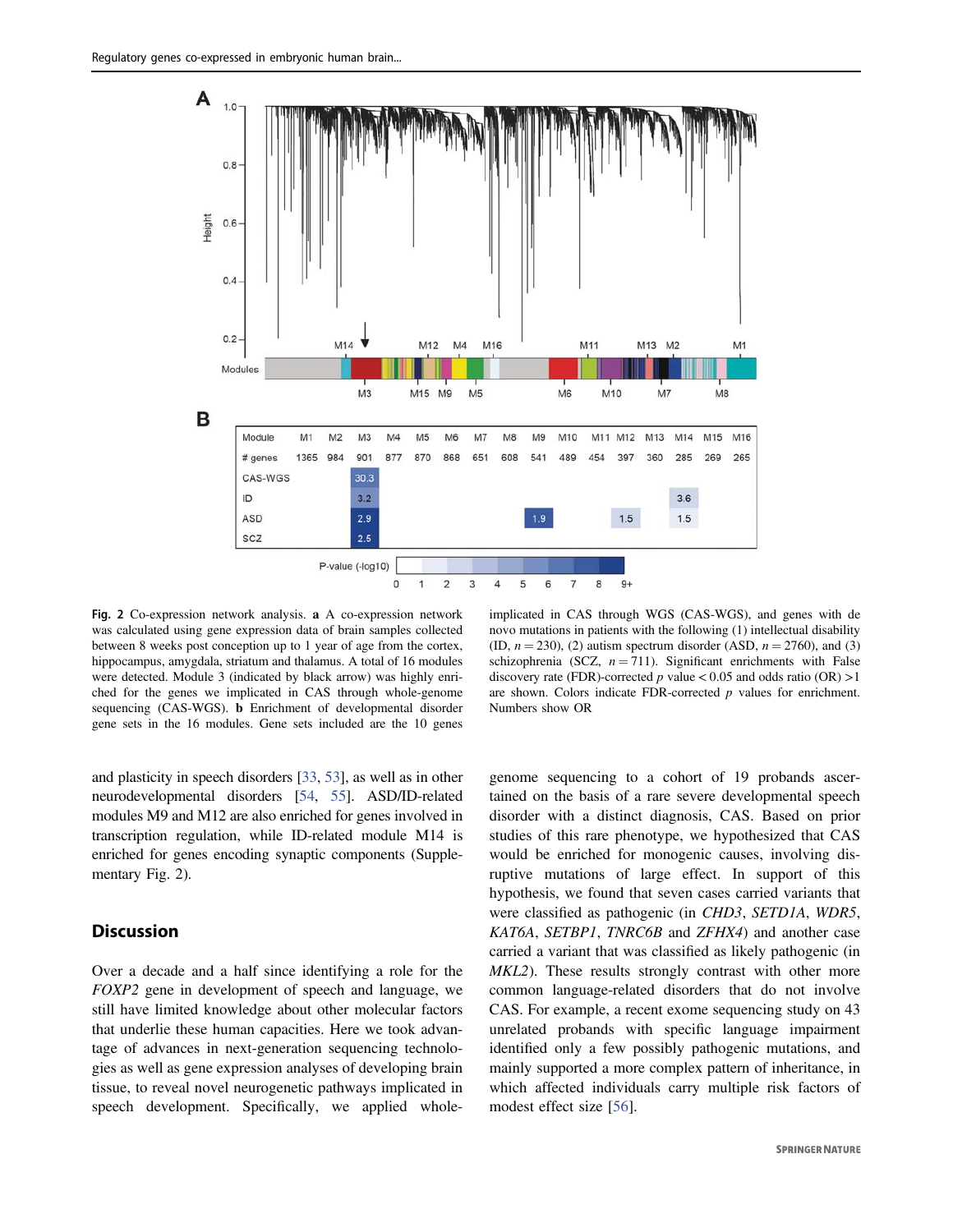

Fig. 3 Human brain expression pattern and functional enrichment of module M3. a Spatial expression pattern of the CAS-related module at 13–24 weeks post conception, as visualized by the M3 module's Eigengene. Red shows high expression, blue shows low expression. Multiple samples per region were averaged. No expression data were available for gray regions. b Developmental brain expression pattern of the enriched module during development, as visualized by the module Eigengene. Each dot represents a brain sample, the black line is the loess

curve fitted through the data points. The blue vertical line represents time of birth. Pcw: post conception week. c Gene functions enriched in the module identified through gene ontology (GO) term enrichment followed by clustering of GO terms using the functional annotation clustering tool in DAVID. The  $p$  values represent the geometric mean of Bonferroni-corrected p values of all GO terms underlying each function. The blue vertical line represents the threshold for significant enrichment  $(p = 0.05)$ . Cx cortex, PF prefrontal

For half of the probands, whole-genome sequence data from both parents allowed for the isolation of de novo mutations, implicating the genes CHD3, SETD1A and WDR5 in the pathogenesis of CAS for the first time. Remarkably, a previous systematic yeast-two-hybrid screen for interaction partners of FOXP2, the most well-established CAS-related gene, identified the CHD3 protein as one of the top putative interactors of this transcription factor (see Table S1 in reference [52]). Our findings are consistent with the identification of multiple de novo mutations disrupting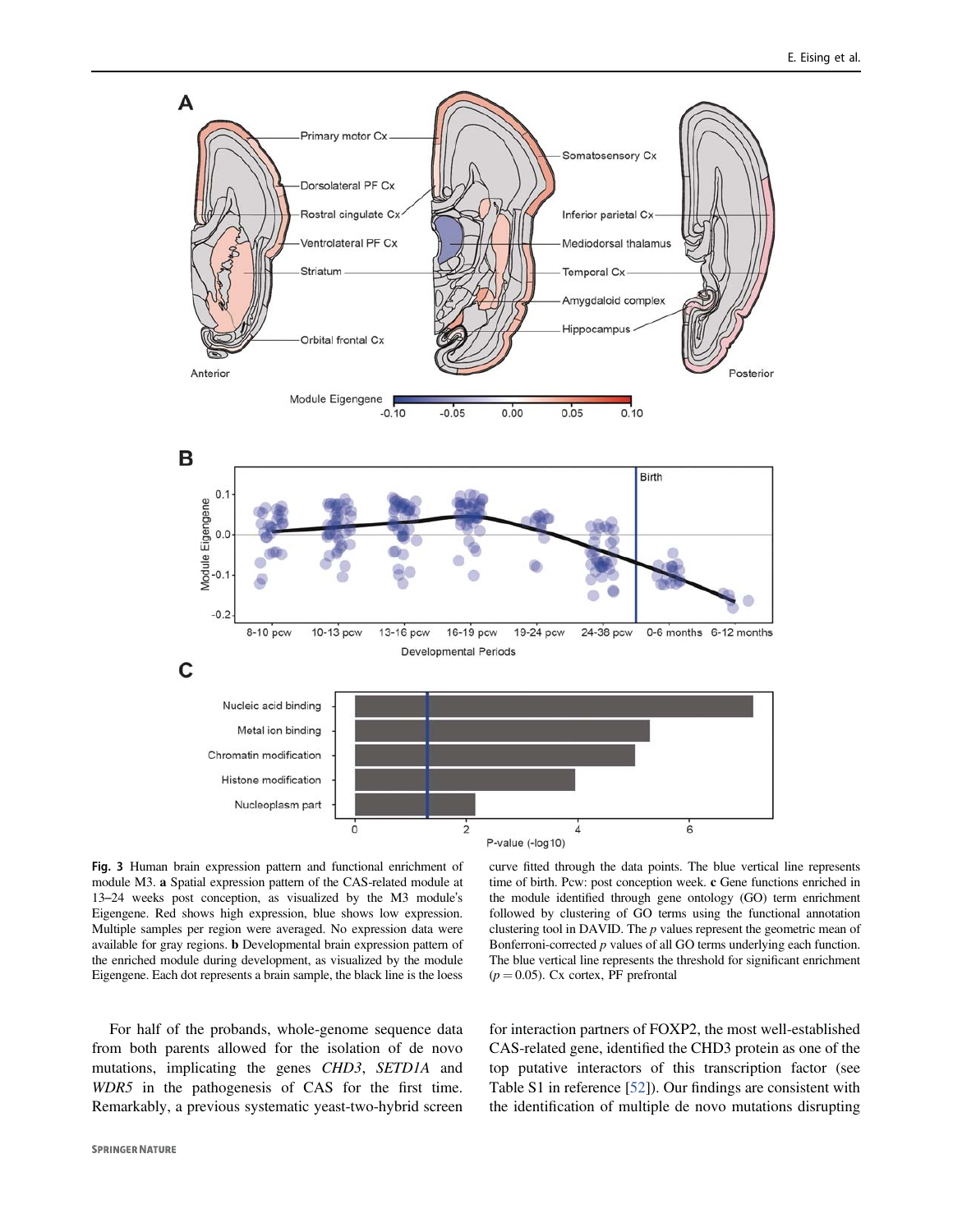the same functional domain of CHD3 in other patients with neurodevelopmental disorders involving speech and language problems (L. Snijders Blok, personal communication). Beyond CHD3, another seven of the genes highlighted by our WGS analyses (SETD1A, KAT6A, SETBP1, TNRC6B, ZHFX4, ARID1A and TRIO) have been linked to related neurodevelopmental phenotypes in prior published work. Moreover, for a number of these genes, including SETD1A, KAT6A, SETBP1 and TRIO, the associated disorders, while being broader and/or more severe than CAS, have nevertheless been noted to include speech and language deficits. A particularly interesting example is SETBP1, haploinsufficiency of which has been previously associated with a phenotype including mild to severe ID, motor delay, facial dysmorphism and expressive language delay [46]. In the present study, we identified a SETBP1 frameshift mutation in our WGS cohort. A de novo LoF variant disrupting SETBP1 in an additional case with CAS, which we identified through independent exome sequencing, confirmed the relevance of this gene for developmental speech deficits. In addition, in a recent genome-wide screen of a geographically isolated Russian population with high prevalence of developmental language disorder, common variants of *SETBP1* were significantly associated with complexity of linguistic output [57].

It is well established that diverse neurodevelopmental consequences can result from mutations in the same gene [58], hence it is perhaps not surprising that genes involved in other neurodevelopmental phenotypes may be implicated in primary speech disorders [8–10]. This holds even for FOXP2, the most-well studied gene in the language sciences, mutations of which were recently shown to cause a range of phenotypic profiles in different cases: various types of speech and language impairment with or without mild cognitive impairment or mild delays in motor development [59]. Our findings are consistent with this picture—while CAS was the major feature used to diagnose probands in the present study, some of the affected children also showed signs of reduced cognitive function and/or deficits in motor development. CAS may therefore be considered as a part of a range of neurodevelopmental brain disorders with a shared genetic foundation, instead of a pure isolated phenotype involving genes that are exclusively related to speech disorders.

Using expression data from multiple regions of the developing human brain, we discovered that the genes identified in our CAS whole-genome screening have highly correlated gene expression patterns; eight out of ten (all but ZHFX4 and MKL2) are members of a single co-expression module, including mostly transcription factors and chromatin remodelers with high expression during early and mid-fetal brain development. This finding is in line with the known molecular functions of the genes that we identified through WGS, since most are directly involved in regulating gene expression, and are functionally connected with each other. CHD3 encodes a chromatin remodeler that is part of a protein complex (the NuRD complex) regulating gene repression [60], and both SETBP1 and ZHFX4 encode transcription factors that can interact with the NuRD complex [61, 62]. As noted above, FOXP2 interacts with CHD3 [52], providing a direct link between the novel genes and earlier established pathways in CAS. SETD1A and WDR5 encode different parts of a protein histone methyltransferase complex named SET1/MLL [43]. KAT6A codes for the histone-acetyl-transferase of the MOZ complex that establishes gene activation, also through interaction with SET1/ MLL [63]. The protein encoded by ARID1A is part of a large chromatin remodeling complex (called SNF/SWI) [64], and MKL2 encodes a subunit of the stimulusdependent transcription factor SRF [65]. Finally, TNRC6B is involved in micro-RNA-directed RNA processing [66], playing a more indirect role in gene expression regulation.

The enrichment of CAS-associated genes in the coexpression module suggests that regulation of gene expression during early human brain development plays a role in susceptibility to this disorder. Genes implicated in ID, ASD and schizophrenia are also enriched in module M3, in line with previous reports highlighting the involvement of chromatin remodelers and transcription factors in these neurodevelopmental disorders [37, 54, 55]. However, the degree of enrichment is much lower than that observed for the CAS candidate genes. In addition, genes related to ID and ASD show enrichment in the synaptic gene module M14, which is consistent with previous reports linking synaptic gene function to autistic phenotypes [37, 54]. Thus, we propose that a subset of genes involved in neurodevelopmental disorders—transcription factors and chromatin remodelers mostly expressed during early brain development—are particularly relevant for speech development. Dynamic chromatin-level modifications of the genome are crucial for coordination of multiple stages of neural development [67]. For example, several of the CASrelated proteins in module M3 belong to chromatin remodeling and/or transcription factor complexes that have been shown to play key roles in neuronal differentiation and cortical layer specification in mouse models [68, 69].

Given the well-established involvement of cortical and subcortical brain structures in pathology of CAS [30, 31], we calculated the co-expression network for this study based on both cortical and subcortical tissues. As a post hoc analysis, we compared our network findings to a network from a prior ASD investigation that used the same primary source of RNA data, but limited to only cortical samples [37] (Supplementary Table 6). While the inclusion or exclusion of subcortical structures obviously yields differences between the derived networks of the two studies, the clustering of our CAS candidates is robust. Five genes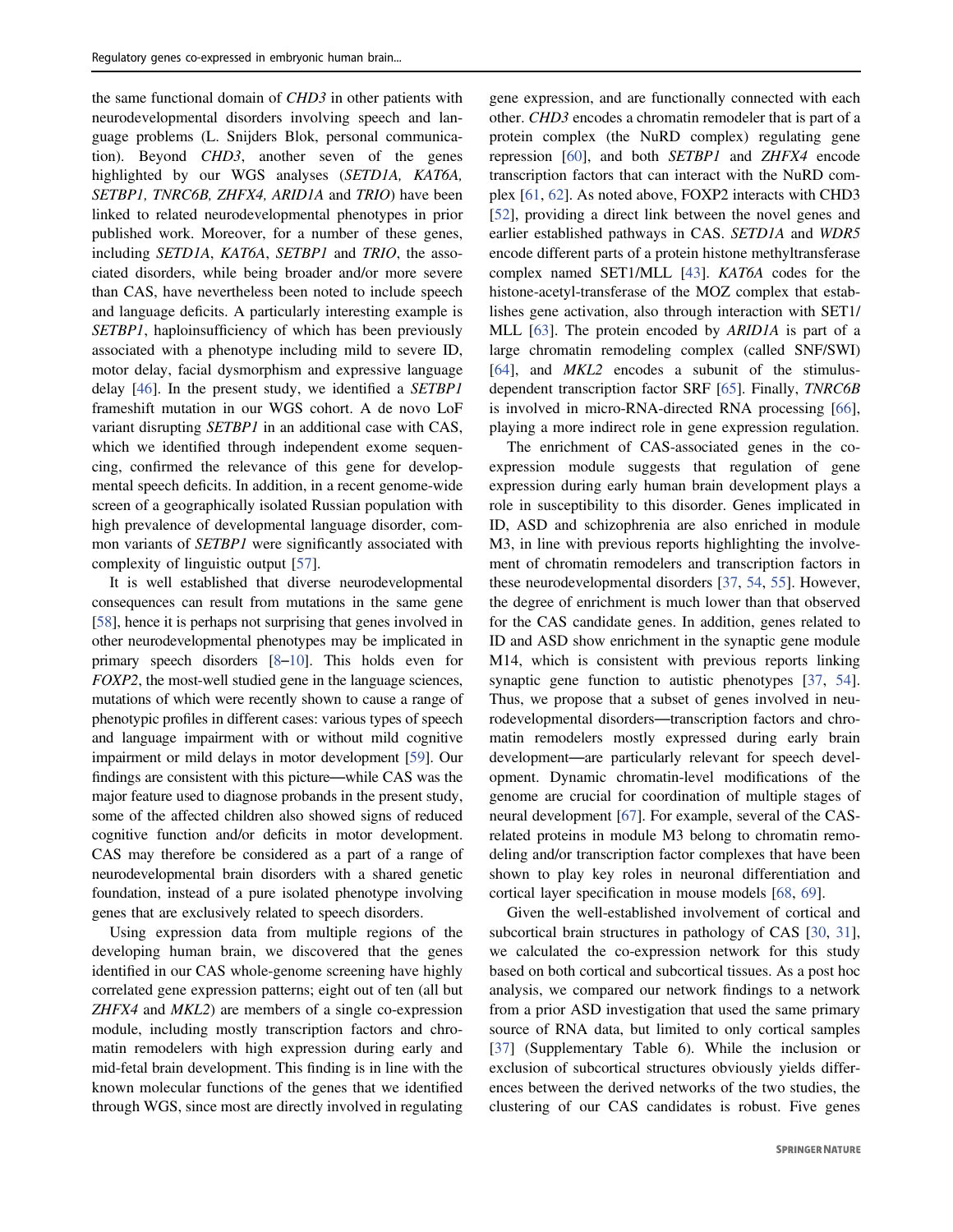(CHD3, SETD1A, SETBP1, ARID1A and TRIO) are part of module M2 from the cortical-only study and the enrichment is significant (FDR-corrected p value  $2.0 \times 10^{-4}$ ). Module M2 (containing 1,036 genes) is the closest match in the cortical-only network to module M3 (containing 901 genes) of our cortical-subcortical network, with 295 overlapping genes. These modules show similar developmental expression trajectories and GO term enrichments.

Similarity in function and developmental brain expression pattern provided support for a causal relation between the variants we identified through WGS and speech deficits. However, interpretation of WGS results is challenging in cases when recurrent mutations cannot provide final proof for a causal relation between the identified genes and disorder [70]. Our report is the first to associate heterozygous variants of WDR5 with a neurodevelopmental disorder, therefore further evidence of causative variants in children with CAS or a related phenotype will be important to confidently implicate this gene. ARID1A and TRIO were already associated with neurodevelopmental disorder, and the missense mutations in these genes were selected as potential causal variants in proband 18 and 19, respectively. Disease-causing missense variants in TRIO have so far been described mostly in the first Dbl homology-Pleckstrin homology (DH-PH) domain [50], while the p.D2155N variant identified in case 19 is located adjacent to the second DH-PH domain. In addition, mostly LoF mutations have been described in ARID1A, and the impact of missense mutations is difficult to predict without functional studies. Analyses of our control cohort suggested that the strict filtering criteria might have increased the chance of finding missense mutations in genes associated with neurodevelopmental disorders. Therefore, we treat these two genes with some degree of caution at this point. Our WGS analysis identified another 19 missense variants that were predicted as damaging and located in intolerant genes. Despite very strict filtering criteria, we cannot infer causality for such variants without additional cases. For example, in HERC1, recurrent missense mutations were identified: a de novo p.S3485N variant in proband 08, and a p.E978S variant in proband 15. To date, only recessive mutations in *HERC1* have been found as causal for intellectual disability [44], and no phenotype has been described for the parents harboring a single HERC1 variant, so the relevance of HERC1 missense variants for CAS cannot currently be determined. Lastly, we cannot exclude a more complex pattern of inheritance in the probands who carry more than one variant that was predicted to be damaging.

In summary, by analyzing whole-genome sequences from 19 probands ascertained through a CAS diagnosis, we identified de novo mutations in CHD3, SETD1A and WDR5 and LoF mutations in SETBP1, KAT6A, TNRC6B and ZFHX4 that were all classified as pathogenic. Moreover, we implicated a network of functionally connected genes, part

of a coordinated expression module in the embryonic human brain, in the development of proficient speech skills. A significant number of these genes (CHD3, SETD1A, KAT6A, SETBP1, TNRC6B, ZFHX4, ARID1A and TRIO) have been associated with neurodevelopmental disorders with or without speech problems [42, 45–51]. These results indicate that the genetic underpinnings of CAS are—at least in part—shared with those of other brain-related syndromes, but that genes relevant for speech are clustered within particular functional networks. Our work identifies molecular pathways involved in regulation of gene expression during early brain development that may be critical for the acquisition of fluent spoken language.

Acknowledgements We are grateful to Sarah Graham for assistance with handling of DNA samples and to Heather Mabie for assistance with the phenotype materials. EE, AC-C, AV and SEF were supported by the Max Planck Society. LDS was supported by a National Institute on Deafness and Other Communication Disorders Grant (DC000496) and a core grant to the Waisman Center from the National Institute of Child Health and Development (Grant HD03352). ATM, MSH, IES, MB and SEF are supported by a National Health and Medical Research Council (NHMRC) Centre of Research Excellence in Speech and Language Neurobiology (ID: 1116976). ATM, MSH and SEF are supported by an NHMRC Project grant (1127144). ATM, MSH, IES, and MB are supported by the March of Dimes, United States. ATM was supported by an NHMRC Practitioner Fellowship (1105008). MB was supported by an NHMRC Program Grant (1054618) and NHMRC Senior Research Fellowship (1102971). IES is supported by an NHMRC Program Grant (1091593) and NHMRC Practitioner Fellowship (1006110). This work was supported by the Victorian Government's Operational Infrastructure Support Program and Australian Government NHMRC Independent Research Institute Infrastructure Support Scheme (IRIISS).

#### Compliance with ethical standards

Conflict of interest The authors declare that they have no conflict of interest.

Open Access This article is licensed under a Creative Commons Attribution 4.0 International License, which permits use, sharing, adaptation, distribution and reproduction in any medium or format, as long as you give appropriate credit to the original author(s) and the source, provide a link to the Creative Commons license, and indicate if changes were made. The images or other third party material in this article are included in the article's Creative Commons license, unless indicated otherwise in a credit line to the material. If material is not included in the article's Creative Commons license and your intended use is not permitted by statutory regulation or exceeds the permitted use, you will need to obtain permission directly from the copyright holder. To view a copy of this license, visit http://creativecommons. org/licenses/by/4.0/.

#### References

- 1. Fisher SE, Marcus GF. The eloquent ape: genes, brains and the evolution of language. Nat Rev Genet. 2006;7:9–20.
- 2. Graham SA, Fisher SE. Understanding language from a genomic perspective. Annu Rev Genet. 2015;49:131–60.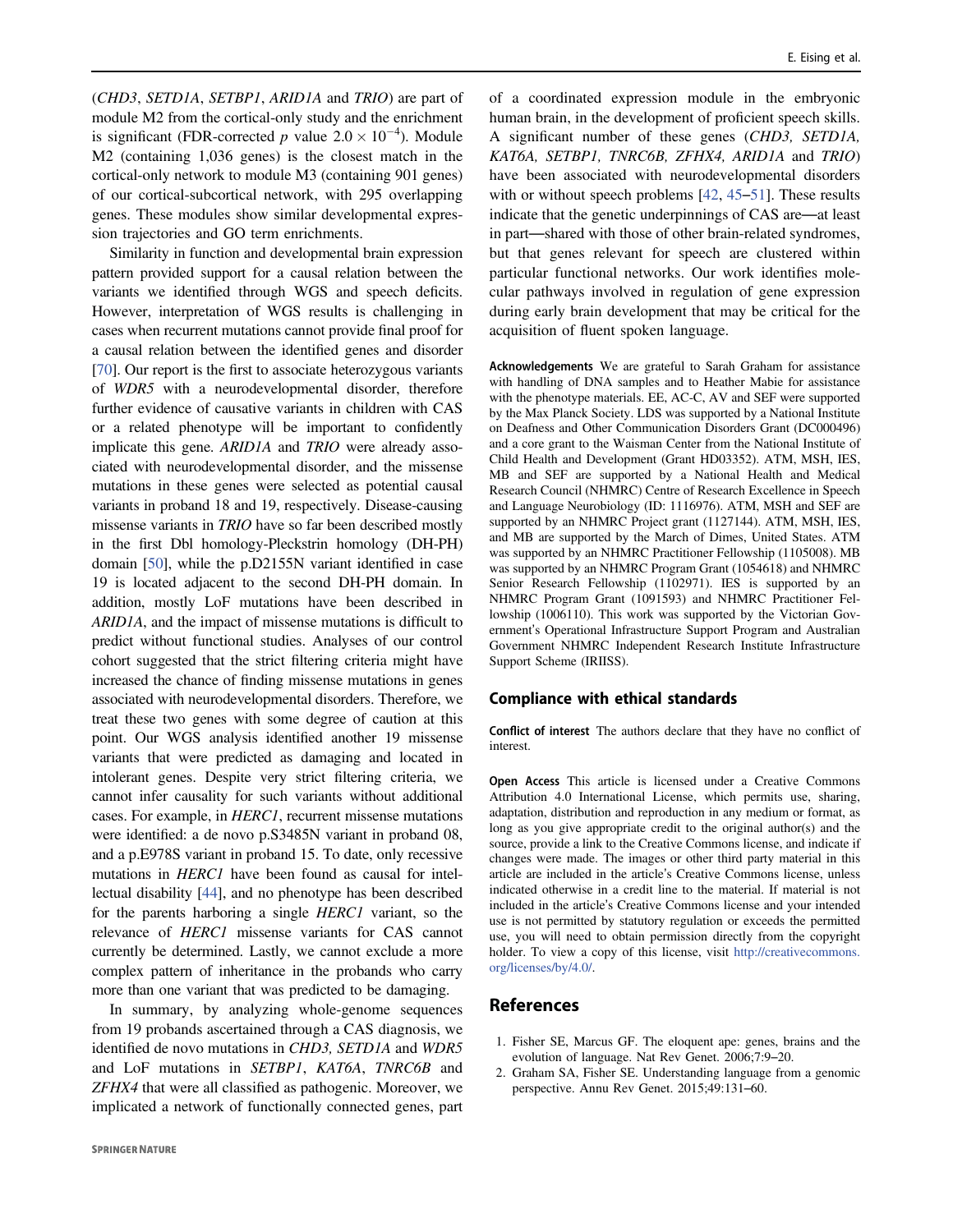- 3. Fisher SE, Scharff C. FOXP2 as a molecular window into speech and language. Trends Genet: TIG. 2009;25:166–77.
- 4. American Speech-Language-Hearing Association. Childhood apraxia of speech. 2007. http://www.asha.org Accessed in April 2017.
- 5. Lai CS, Fisher SE, Hurst JA, Vargha-Khadem F, Monaco AP. A forkhead-domain gene is mutated in a severe speech and language disorder. Nature. 2001;413:519–23.
- 6. Morgan A, Fisher SE, Scheffer I, Hildebrand M. FOXP2-related speech and language disorders. In: Pagon RA, Adam MP, Ardinger HH, Wallace SE, Amemiya A, Bean LJH et al, editors. Gene reviews(R). Seattle (WA):University of Washington; 2017.
- 7. Fedorenko E, Morgan A, Murray E, Cardinaux A, Mei C, Tager-Flusberg H, et al. A highly penetrant form of childhood apraxia of speech due to deletion of 16p11.2. Eur J Human Genet. 2016;24:302–6.
- 8. Thevenon J, Callier P, Andrieux J, Delobel B, David A, Sukno S, et al. 12p13.33 microdeletion including ELKS/ERC1, a new locus associated with childhood apraxia of speech. Eur J Human Genet. 2013;21:82–8.
- 9. Peter B, Matsushita M, Oda K, Raskind W. De novo microdeletion of BCL11A is associated with severe speech sound disorder. Am J Med Genet A. 2014;164A:2091–6.
- 10. Dias C, Estruch SB, Graham SA, McRae J, Sawiak SJ, Hurst JA, et al. BCL11A haploinsufficiency causes an intellectual disability syndrome and dysregulates transcription. Am J Hum Genet. 2016;99:253–74.
- 11. Laffin JJ, Raca G, Jackson CA, Strand EA, Jakielski KJ, Shriberg LD. Novel candidate genes and regions for childhood apraxia of speech identified by array comparative genomic hybridization. Genet Med: Off J Am Coll Med Genet. 2012;14:928–36.
- 12. Worthey EA, Raca G, Laffin JJ, Wilk BM, Harris JM, Jakielski KJ, et al. Whole-exome sequencing supports genetic heterogeneity in childhood apraxia of speech. J Neurodev Disord. 2013;5:29.
- 13. Deriziotis P, O'Roak BJ, Graham SA, Estruch SB, Dimitropoulou D, Bernier RA, et al. De novo TBR1 mutations in sporadic autism disrupt protein functions. Nat Commun. 2014;5:4954.
- 14. Vernes SC, Newbury DF, Abrahams BS, Winchester L, Nicod J, Groszer M, et al. A functional genetic link between distinct developmental language disorders. N Engl J Med. 2008;359:2337–45.
- 15. Kato M, Okanoya K, Koike T, Sasaki E, Okano H, Watanabe S, et al. Human speech- and reading-related genes display partially overlapping expression patterns in the marmoset brain. Brain Lang. 2014;133:26–38.
- 16. Shriberg LD, Fourakis M, Hall SD, Karlsson HB, Lohmeier HL, McSweeny JL, et al. Extensions to the Speech Disorders Classification System (SDCS). Clin Linguist Phon. 2010;24:795–824.
- 17. Li H, Durbin R. Fast and accurate short read alignment with Burrows-Wheeler transform. Bioinformatics. 2009;25:1754–60.
- 18. Li H, Handsaker B, Wysoker A, Fennell T, Ruan J, Homer N, et al. The sequence alignment/map format and SAMtools. Bioinformatics. 2009;25:2078–9.
- 19. DePristo MA, Banks E, Poplin R, Garimella KV, Maguire JR, Hartl C, et al. A framework for variation discovery and genotyping using next-generation DNA sequencing data. Nat Genet. 2011;43:491–8.
- 20. Mazoyer B, Zago L, Jobard G, Crivello F, Joliot M, Perchey G, et al. Gaussian mixture modeling of hemispheric lateralization for language in a large sample of healthy individuals balanced for handedness. PLoS ONE. 2014;9:e101165.
- 21. Chen K, Wallis JW, McLellan MD, Larson DE, Kalicki JM, Pohl CS, et al. BreakDancer: an algorithm for high-resolution mapping of genomic structural variation. Nat Methods. 2009;6:677–81.
- 22. Xi R, Lee S, Xia Y, Kim TM, Park PJ. Copy number analysis of whole-genome data using BIC-seq2 and its application to

detection of cancer susceptibility variants. Nucleic Acids Res. 2016;44:6274–86.

- 23. McLaren W, Gil L, Hunt SE, Riat HS, Ritchie GR, Thormann A, et al. The ensembl variant effect predictor. Genome Biol. 2016;17:122.
- 24. Paila U, Chapman BA, Kirchner R, Quinlan AR. GEMINI: integrative exploration of genetic variation and genome annotations. PLoS Comput Biol. 2013;9:e1003153.
- 25. Lek M, Karczewski KJ, Minikel EV, Samocha KE, Banks E, Fennell T, et al. Analysis of protein-coding genetic variation in 60,706 humans. Nature. 2016;536:285–91.
- 26. Whiffin N, Minikel E, Walsh R, O'Donnell-Luria AH, Karczewski K, Ing AY, et al. Using high-resolution variant frequencies to empower clinical genome interpretation. Genet Med: Off J Am Coll Med Genet. 2017;19:1151–8.
- 27. Petrovski S, Wang Q, Heinzen EL, Allen AS, Goldstein DB. Genic intolerance to functional variation and the interpretation of personal genomes. PLoS Genet. 2013;9:e1003709.
- 28. Richards S, Aziz N, Bale S, Bick D, Das S, Gastier-Foster J, et al. Standards and guidelines for the interpretation of sequence variants: a joint consensus recommendation of the American College of Medical Genetics and Genomics and the Association for Molecular Pathology. Genet Med: Off J Am Coll Med Genet. 2015;17:405–24.
- 29. Krishnan S, Watkins KE, Bishop DV. Neurobiological basis of language learning difficulties. Trends Cogn Sci. 2016;20:701–14.
- 30. Belton E, Salmond CH, Watkins KE, Vargha-Khadem F, Gadian DG. Bilateral brain abnormalities associated with dominantly inherited verbal and orofacial dyspraxia. Hum Brain Mapp. 2003;18:194–200.
- 31. Liégeois F, Baldeweg T, Connelly A, Gadian DG, Mishkin M, Vargha-Khadem F. Language fMRI abnormalities associated with FOXP2 gene mutation. Nat Neurosci. 2003;6:1230–7.
- 32. Groszer M, Keays DA, Deacon RM, de Bono JP, Prasad-Mulcare S, Gaub S, et al. Impaired synaptic plasticity and motor learning in mice with a point mutation implicated in human speech deficits. Curr Biol. 2008;18:354–62.
- 33. Vernes SC, Oliver PL, Spiteri E, Lockstone HE, Puliyadi R, Taylor JM, et al. Foxp2 regulates gene networks implicated in neurite outgrowth in the developing brain. PLoS Genet. 2011;7: e1002145.
- 34. French CA, Jin X, Campbell TG, Gerfen E, Groszer M, Fisher SE, et al. An aetiological Foxp2 mutation causes aberrant striatal activity and alters plasticity during skill learning. Mol Psychiatry. 2012;17:1077–85.
- 35. Langfelder P, Horvath S. WGCNA: an R package for weighted correlation network analysis. BMC Bioinforma. 2008;9:559.
- 36. Shohat S, Ben-David E, Shifman S. Varying intolerance of gene pathways to mutational classes explain genetic convergence across neuropsychiatric disorders. Cell Rep. 2017;18:2217–27.
- 37. Parikshak NN, Luo R, Zhang A, Won H, Lowe JK, Chandran V, et al. Integrative functional genomic analyses implicate specific molecular pathways and circuits in autism. Cell. 2013;155:1008–21.
- 38. Huang da W, Sherman BT, Lempicki RA. Systematic and integrative analysis of large gene lists using DAVID bioinformatics resources. Nat Protoc. 2009;4:44–57.
- 39. Sollis E, Graham SA, Vino A, Froehlich H, Vreeburg M, Dimitropoulou D, et al. Identification and functional characterization of de novo FOXP1 variants provides novel insights into the etiology of neurodevelopmental disorder. Hum Mol Genet. 2016;25:546–57.
- 40. Estruch SB, Graham SA, Chinnappa SM, Deriziotis P, Fisher SE. Functional characterization of rare FOXP2 variants in neurodevelopmental disorder. J Neurodev Disord. 2016;8:44.